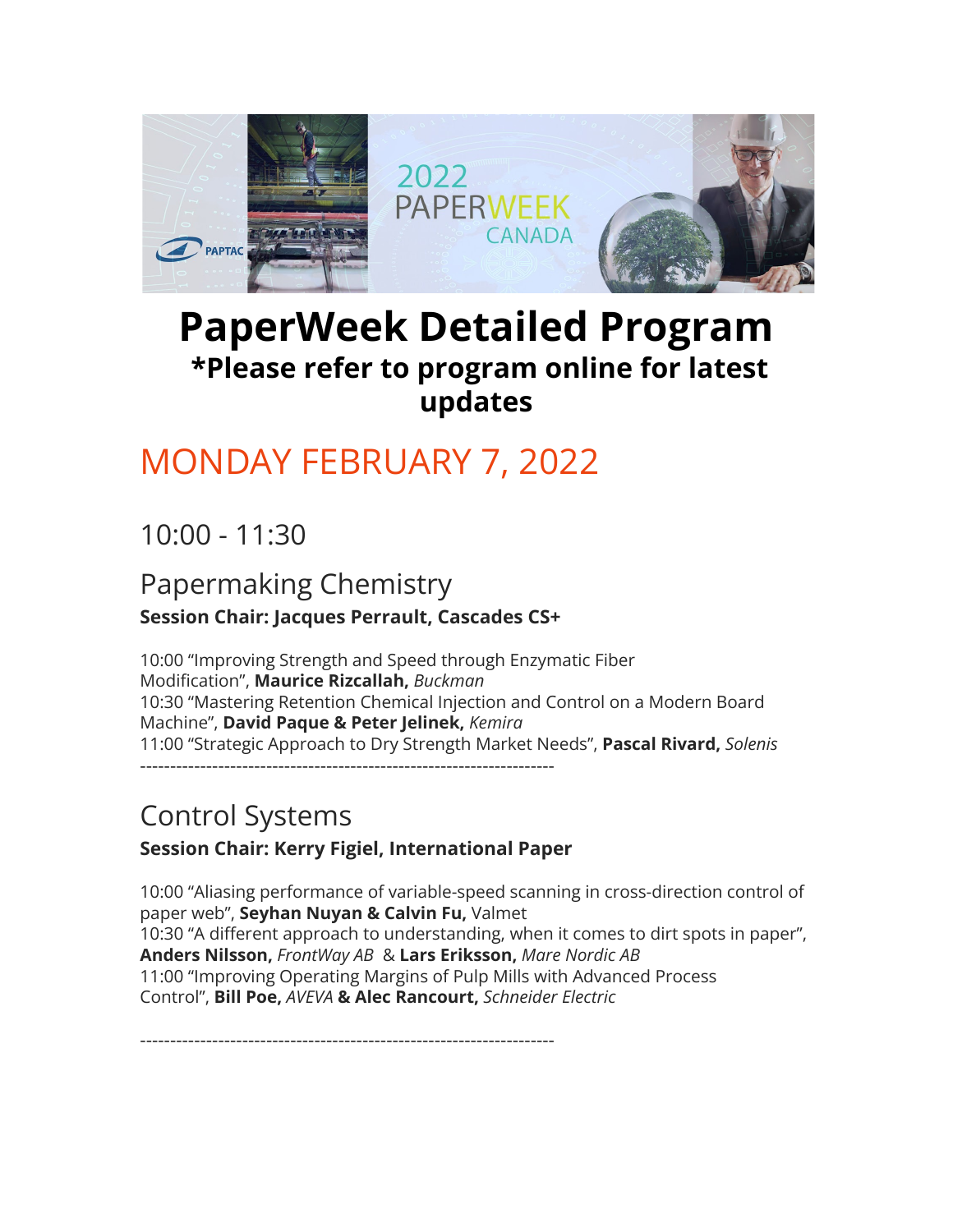# 11:30 - 12:30

## **Networking and Lunch Break**

---------------------------------------------------------------------

 $13:00 - 14:00$ 

# **OPENING SESSION**

13:00 Welcome address by **Mr. Greg Hay,** *Executive Director, PAPTAC* and **Dr. Marzouk Benali**, *Natural Resources Canada/CanmetENERGY, BIOFOR Conference Chair*

13:10 Address by **Yvonne Jones,** *Parliamentary Secretary to the Minister of Natural Resources and Parliamentary Secretary to the Minister of Northern Affairs, Canada*

13:25 Address by **Pierre Dufour**, *Minister of Forests, Wildlife and Parks, Government of Quebec*

13:40 Overview of RYAM and update on projects at Temiscaming, **Vito Consiglio,** *CEO, Rayonier AM*

---------------------------------------------------------------------

# 12:30 - 14:00

### Energy

### **Session Chair: Serge Bédard, Natural Resources Canada**

12:30 "Advanced Asset Performance Management Tool for Energy Efficiency Improvement in P&P Mills", **Hakim Ghezzaz,** *CanmetENERGY* 13:00 "How to enable the transformation of energy use in paper industry needed for the future", **Esa Vakkilainen,** *LUT University* 13:30 "Optimizing Biomass Boiler Combustion and Maximizing Heat Capture for Increased Thermal Efficiency", **Samit Pethe,** *Jansen Combustion and Boiler Technologies Inc.*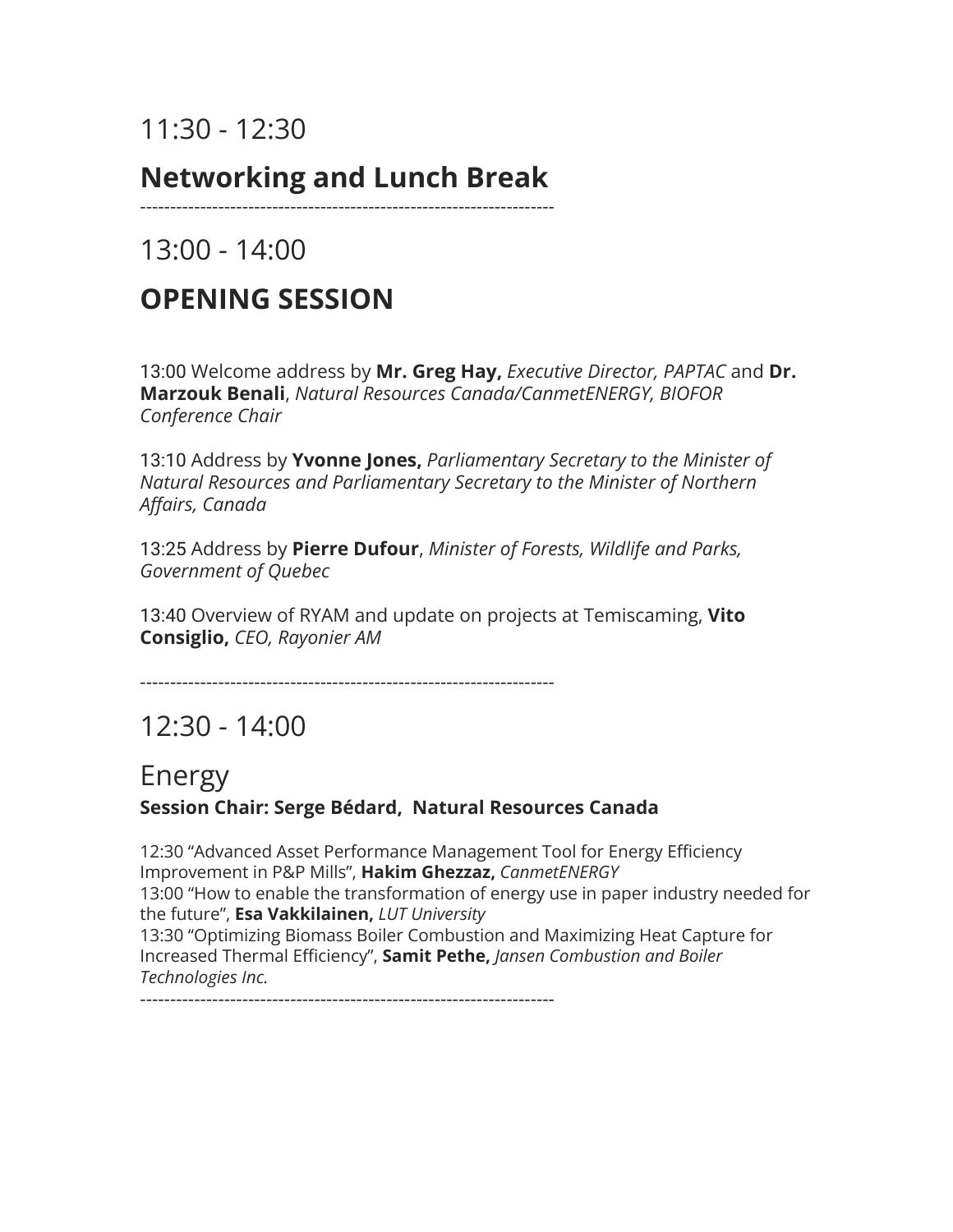### Reliability **Implementing Reliable Manufacturing**

10 Questions Leaders, Advocates and Managers need to ask (and get answers) - **Tim Dunton,** *Director, Reliability Solutions*

This presentation will present and discuss 10 Key questions that should be asked of any organization that is trying to implement Reliable Manufacturing. We will discuss what the answers should be and what good looks like. For each of the Big 10 there will be a series of observations and challenges that participants can take back to their facilities and assess their current state.

Tim is an astute teacher with over 30 years experience and extensive qualifications in machinery troubleshooting and problem-solving, condition monitoring program design, implementation and operation.

---------------------------------------------------------------------

14:00 - 14:30

# **Networking Break**

---------------------------------------------------------------------

## 14:30 - 16:00

## Tissue Making – Artificial intelligence / data

### analytics

### **Session Chair: Martin Desrosiers, Kruger Products**

14:30 "Artificial intelligence and machine learning enable major savings in the tissue, pulp and paper industry", **Timo Arra,** *TietoEVRY, Pulp, Paper and Fibre Industries - Industry Software* 15:00 "AI in the pulp & paper industry: what's at stake and how to succeed", **Tristan Mallet,** *Boston Consulting Group (BCG)* 15:30 "Benefits of AI-Driven Autonomous Chemistry Control for Papermaking", **Matthew Callicott,** *Solenis*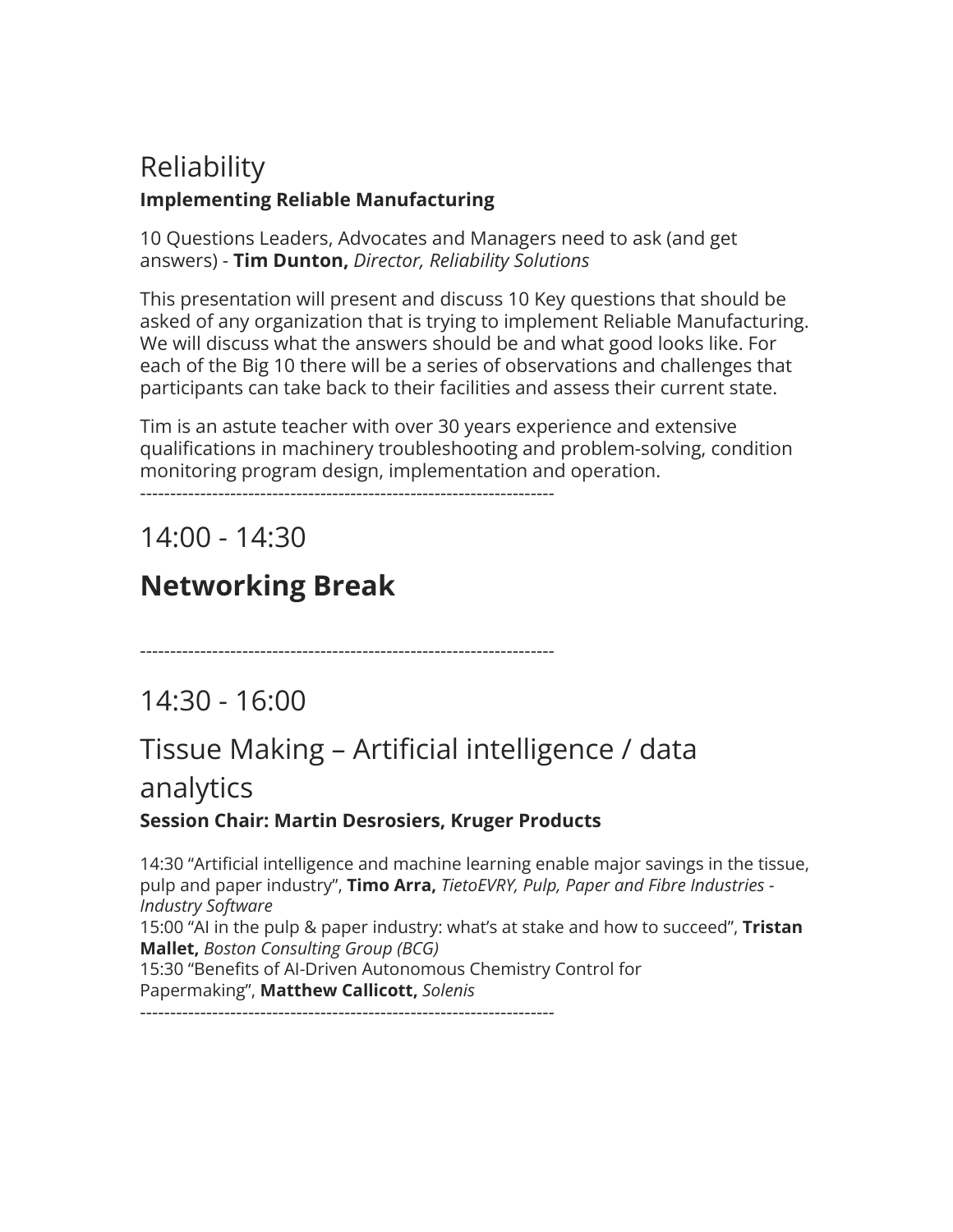### Bleaching **Session Chair: Mona Henderson, Valmet**

14:30 "Using Bleaching Stage Models for Benchmarking Softwood ECF Bleach Plants", **Brian Brogdon,** *Future Bridge Consulting Services, LLC* 15:00 "Improving Washer Performance with Chemical Cleaning", **Michael Pinard, Kelly Dufour,** and **Nick Sirois,** *Domtar Inc* 15:30 "Z-ECF and Z-TCF Bleachings of Softwood Kraft Pulp", **Alexis Metais,** *Xylem*

---------------------------------------------------------------------

## BIOFOR

### **Session Chair: Dr Marzouk Benali, Natural Resources Canada/CanmetENERGY, BIOFOR Conference Chair**

14:30 **Keynote:** "The Lignin Bioeconomy: Canadian Standards to Reach New Markets", **Fanny Monteil-Rivera,** *National Research Council of Canada* and **Melanie Pinatton,** *CSA Group* 15:30 "Impacts of low carbon policies and renewable fuels opportunities for the forestry sector", **Jawad Jeaidi,** *Natural Resources Canada /CanmetENERGY*

---------------------------------------------------------------------

## 16:00 - 17:00

# **Networking**

---------------------------------------------------------------------

# [TUESDAY FEBRUARY 8, 2022](https://www.paperweekcanada.ca/pwc-2020-tuesday-february-4)

## 8:00 - 9:30

### BIOFOR

### **Session Chair: Jawad Jeaidi, Natural Resources Canada/CanmetENERGY**

**Roundtable -** Biorefinery Transformation 101: Tutorial on Designing the Biorefinery - Session 1

The emerging bioeconomy continues to advance, and forestry companies announce new initiatives and new bioproducts with increasing frequency. However, companies are at different points in setting their strategies, while a range of promising biorefinery product-process options continue to emerge in different industrial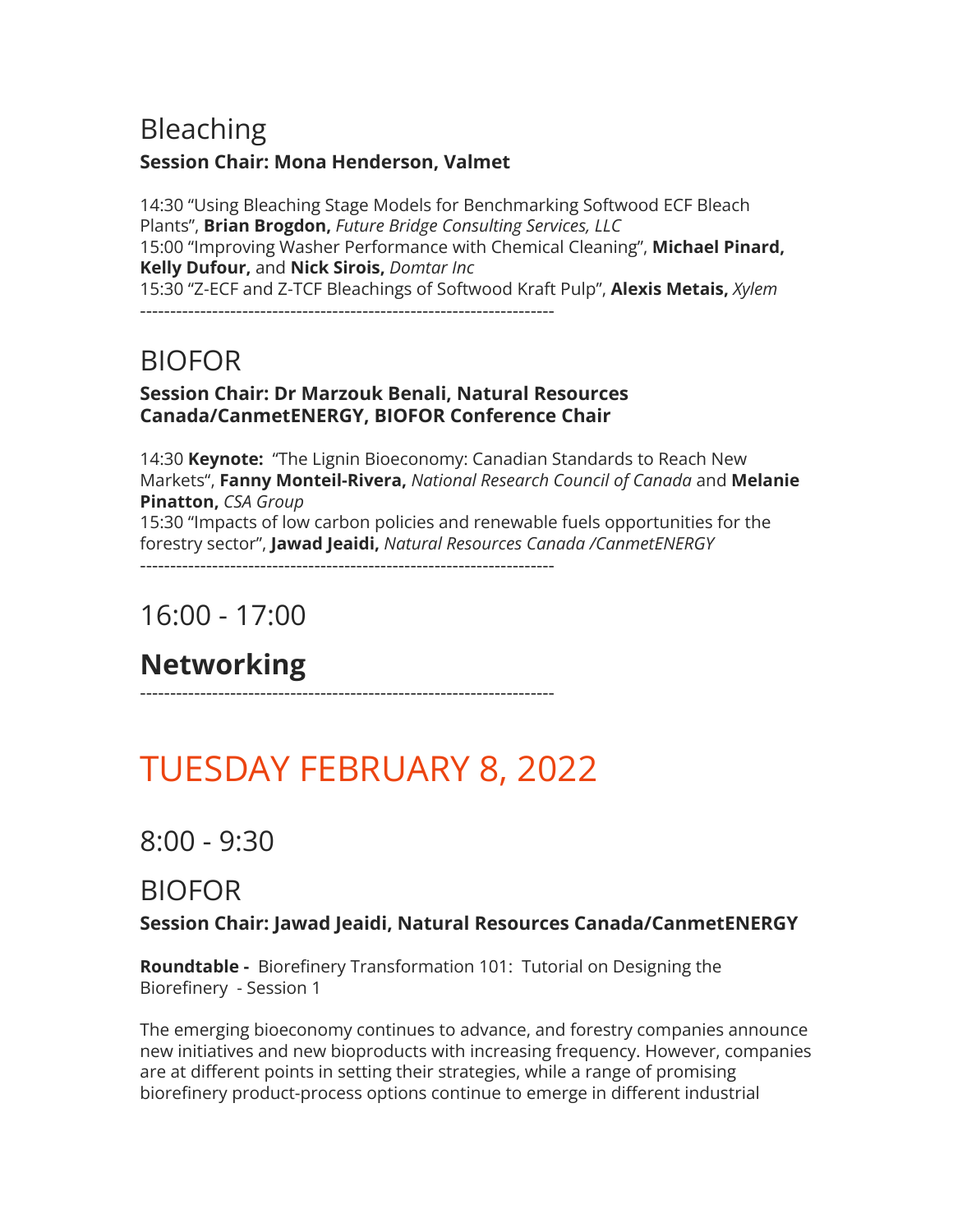sectors. What is the competitive biorefinery for your company, and how can technologies be systematically evaluated to assess competitive advantage taking into account technology, market and policy uncertainties? This is the first of two tutorial sessions hosted by EnVertis Consulting to overview some practical approaches for setting a sustainable biorefinery strategy.

#### **Speakers:**

"Designing the Biorefinery", **Paul Stuart,** *EnVertis Consulting and Polytechnique Montréal, Canada* "Multi-Criteria Decision-Making (MCDM) Panels: Aligning Around your Biorefinery Strategy", **Virginie Chambost,** *EnVertis Consulting, Canada* ---------------------------------------------------------------------

09:30 - 10:00

## **Networking Break**

---------------------------------------------------------------------

10:00 - 12:00

Mill Managers' Roundtable - Safety (closed session) **Session Chair: Eric Ashby, VP Paper Manufacturing, Domtar Inc.**

Introductory presentation by **Jean-Pierre Fry,** *Corporate Safety Specialist, Domtar Inc.*

**How do you approach and prevent SIF (Severe Injury and Fatality) incidents in your mill?**

---------------------------------------------------------------------

## 10:00 - 11:30

### Papermaking – New Technology, Wet-End **Session Chair: Javad-Reza Saberian, Kruger Inc.**

10:00 "UHLE Box Dewatering Improvements with Perforated Covers", **Stefan Rader & David Brown,** *Rochling Leripa* 10:30 "Evolving Refiner Plate Designs for Changes in Furnish Quality", **Al Zumpano,** *Andritz* 11:00 "Revolutionary Wire Clearing Solution...using less Water and Energy", **Gilles Boulianne,** *Coldwater*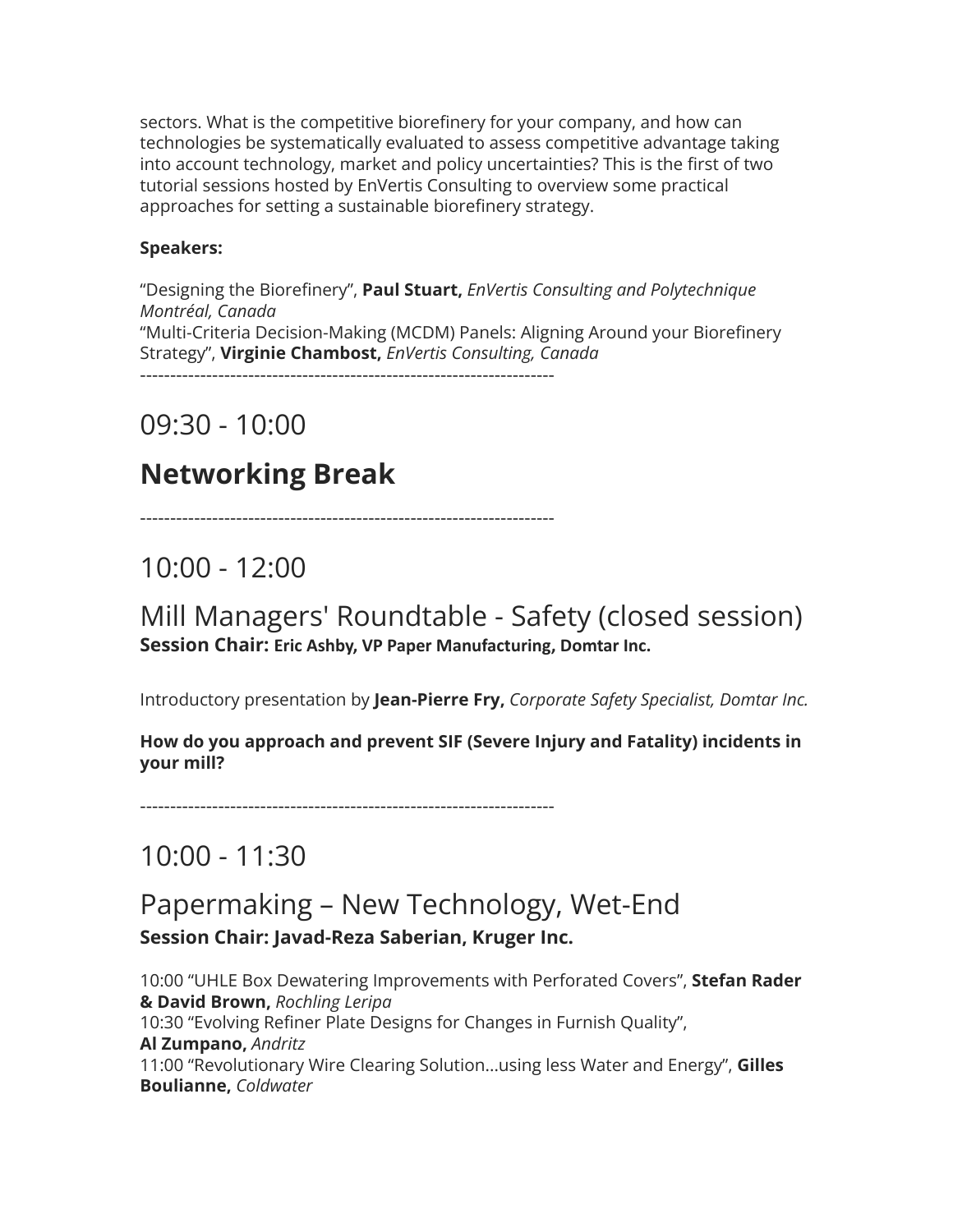Control Systems **Session Chair: Peter Hansen, RISE**

10:00 "Intelligent Process Optimization Utilizing A Novel Control & Monitoring Platform", **Meagan Walker,** *Kemira*

---------------------------------------------------------------------

10:30 "Extended information of product quality and their variability in paper board production using online measurement systems", **Mikael Magnusson,** *RISE Research Institute of Sweden*

11:00 "How to achieve a profitable ROI during a mill conversion with digitization", **Alec Rancourt & Chris Apostolidis,** *Schneider Electric*

---------------------------------------------------------------------

## Chemical Recovery & Utilities **Session Chair: Aaron Ferris - Irving Pulp & Paper**

Roundtable - Safety and Incident Reports and Supplier Technology Updates

---------------------------------------------------------------------

## BIOFOR

### **Session Chair: Melanie Pinatton, CSA Group, Canada**

**Technical Panel:** Policies, standards, and certifications to support the deployment of the Canadian bioeconomy

The potential benefits to Canadians from the commercialization of forest bioproducts include a stronger and more diversified forest sector as a result of new trade, increased green employment and economic benefits for forest dependent communities. Further benefits will come from any secondary bioproduct manufacturing industries. It is anticipated that forest bioproducts will progressively replace existing fossil-based materials and open up new potential markets with wide reaching environmental, health and social benefits, in areas such as biofuels, biochemicals, bioplastics. The move to low-carbon products is one transition way that forest products sector can contribute to achieve Canada's Net-Zero Future.

By increasing trade of these bioproducts, benefits will arise to Canadians – both in terms of increased sustained economic activity in those communities where manufacturers operate and as a result of having improved access to renewable and recyclable transformative forest products. However, moving from a fossil-economy to a bioeconomy is not straightforward and barriers to the development of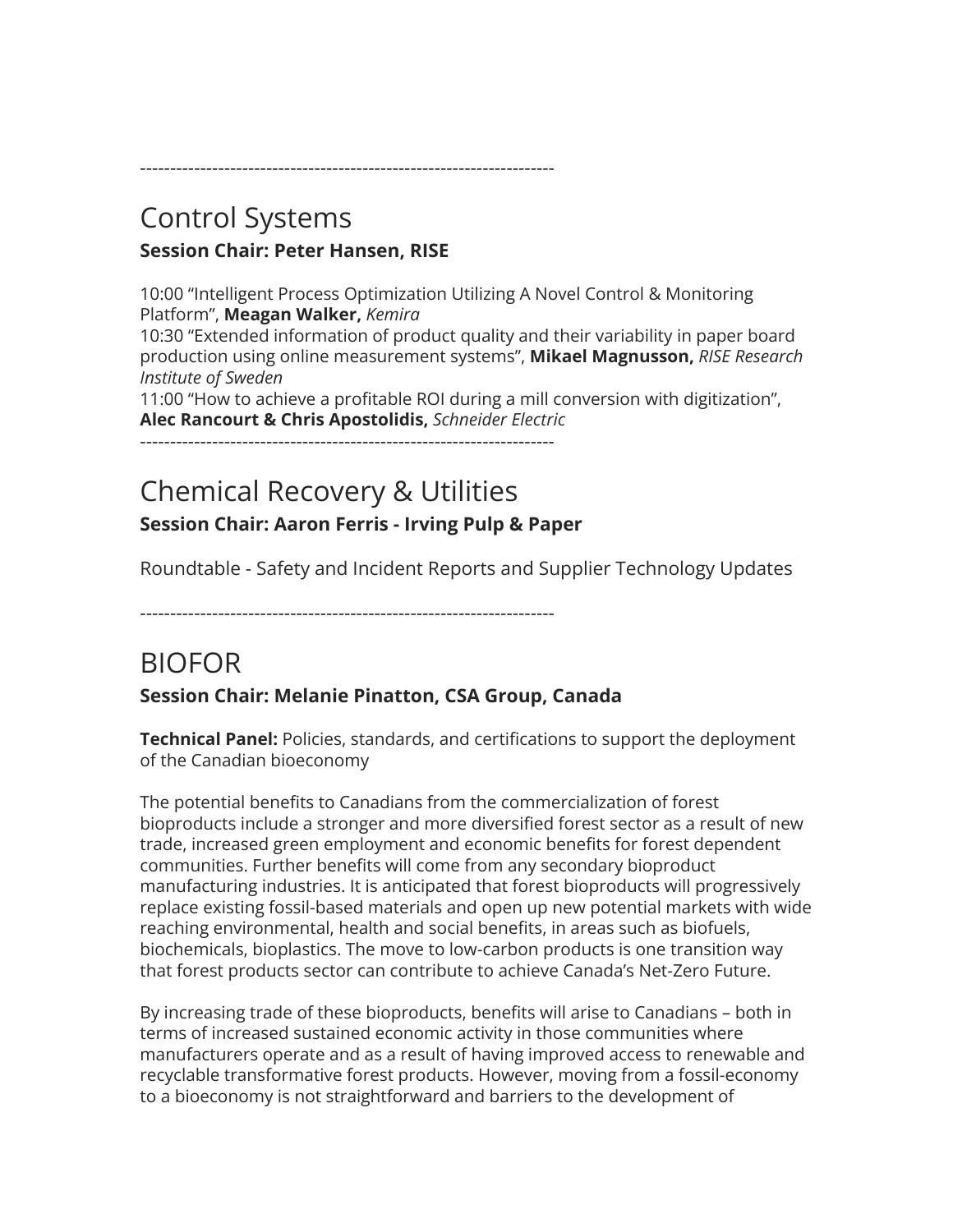bio-based economy have not yet been overcome. Bio-based businesses need highly skilled workers; bio-based start-ups are still expensive to finance and cost of bioproducts is not always fully competitive compared to traditional products. In addition, there is a need for additional national policy instruments to enable deployment of renewables, harmonized standard to establish a stable quality of bioproducts, and increase awareness and demand for new low-carbon products. Common understanding of the barriers for the growth of the forest bioeconomy is necessary. New policy, regulations and standards can help address some of these barriers and accelerate the growth of forest bioeconomy.

The panel will showcase how common ground discussions and consensus between the various stakeholders support the development of emerging pathways for the valorization and commercialization of wide spectrum of bioproducts, using standards and/or regulations. The strategies for market development and the critical challenges associated with commercialization of bioproducts will be discussed. It will be also an opportunity to examine the specific role of governments in creating agile regulations and developing/implementing large-scale bioeconomy plants and related manufacturing industries.

#### **Panelists:**

**Ludo Diels,** *VITO, Flemish Institute for Technological Research, Belgium* **Jordan Solomon,** *ECOSTRAT, Canada* **Paul Boudreault,** *Bosk Bioproduits, Canada* **Jean-François Levasseur,** *Natural Resources Canada/Canadian Forest Service*

---------------------------------------------------------------------

## 11:30 - 12:30

### **Networking and Lunch Break**

---------------------------------------------------------------------

12:30 - 14:00

Energy **Session Chair: Eric Soucy, Natural Resources Canada**

**Panel: Energy, and GHG and competitiveness of the pulp and paper industry**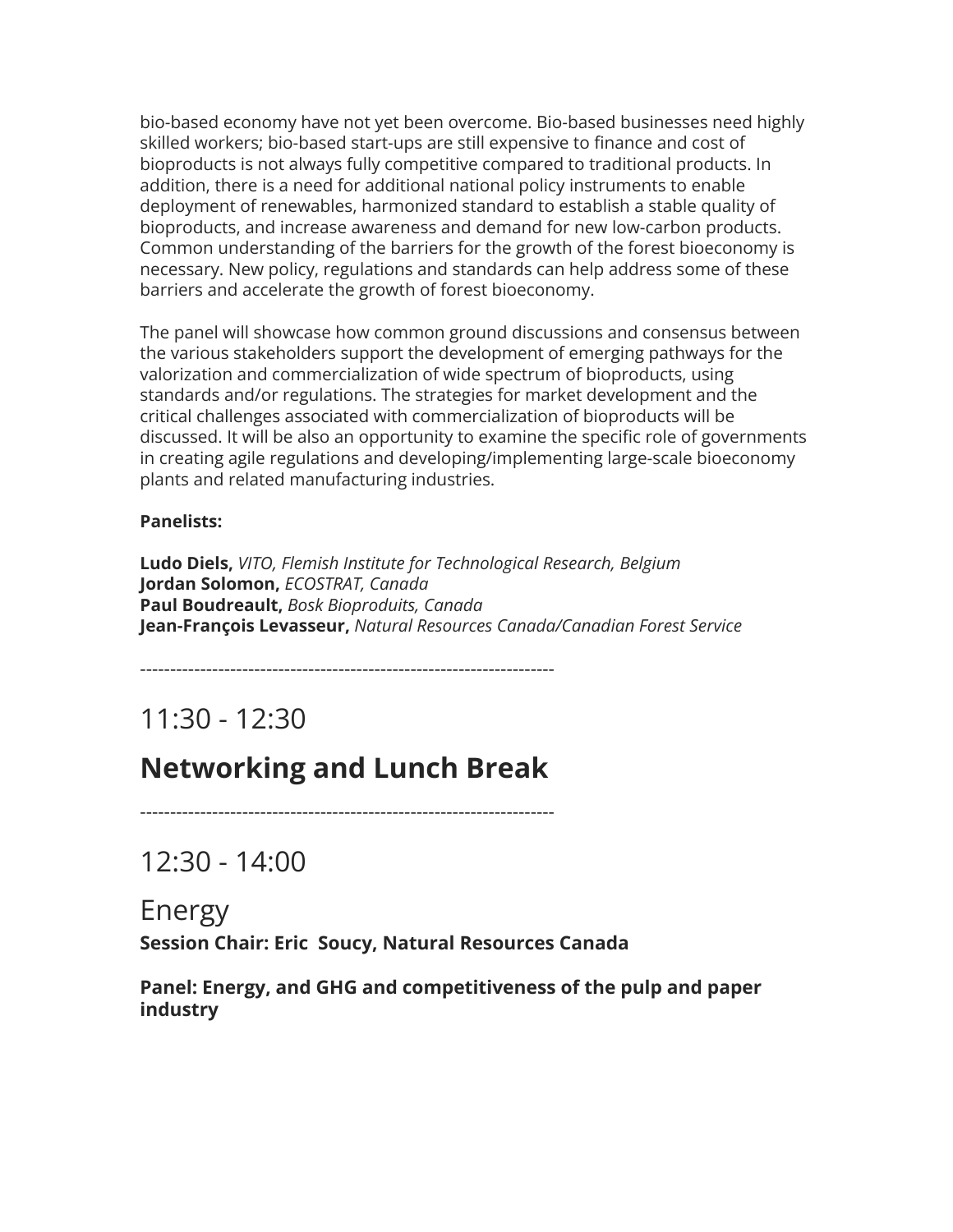The Canadian government has made major commitments towards reducing GHG emissions by 2030 and committed to reach net-zero carbon emissions by 2050. What does it mean for the pulp and paper (P&P) industry?

The P&P industry has already decarbonized significantly since the early 1990's via improving energy efficiency, fuel switching, and process redesigns. Even if great progresses were made, there are still opportunities to reduce energy consumption and GHG emissions in pulp and paper mills. Furthermore, as most of the current CO2 emissions are of biomass origin, this sector has the potential to become a carbon-negative industry by implementing carbon capture and storage. P&P bio-products can also help other sectors to decarbonize; in particular, bioenergy products can replace fossil fuels in different sectors while biochemical can be used as raw materials in the chemical industry.

In this session, four panelists will share their perspectives on the opportunities and challenges that the pulp and paper industry is facing in the upcoming decades in response to Canada's commitments to reach net-zero by 2050.

Moderator: **Eric Soucy**, *Director, Industrial Systems Optimization, CanmetENERGY – Varennes, Natural Resources Canada*

#### **Panelists:**

**Harpuneet Singh Ghuman,** *PEng., C.E.M., Section Lead, Energy and Carbon, West Fraser Mills Ltd.* **Mahima Sharma,** *M.Eng., Director, Environment, Innovation and Mill Regulations, Forest Products Association of Canada (FPAC)* **Greg Rampley,** *M.Eng., Acting Director, Economic Analysis Division, Canadian Forest Service, Natural Resources Canada* **Amit Kumar,** *Ph.D., P.Eng., FCSBE, Professor, University of Alberta*

**Format :** Each panelist will have about 5-10 min to present a short presentation and then we will have the discussion period

---------------------------------------------------------------------

## Safety

Managing OSH... 20% of efforts... 80% of results - **Marc-André Ferron**, *Gestion Authentique*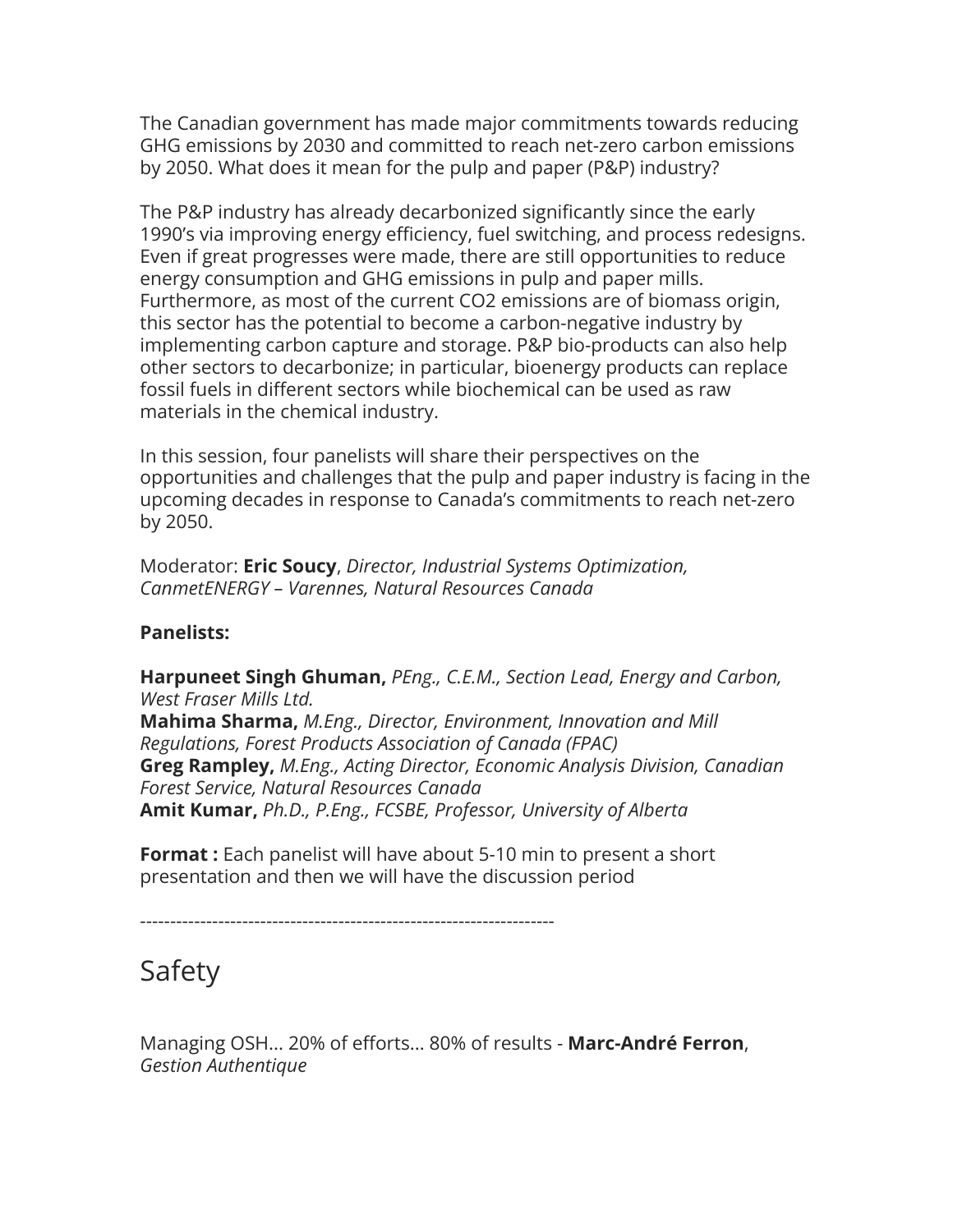Based on simple facts and basic principles of risk management, the lecturer leads participants to understand their responsibilities in OHS management and due diligence. Thus the three major legal duties of managers (the duty of foresight, efficiency and authority) are transmitted through examples and concepts of great simplicity and applicable to everyone.

The participant leaves the conference with notions allowing him to build a strategy based on the 20% efforts that will give him 80% results, simultaneously ensuring his diligence and performance.

### **Learning objectives**

- Reduce the number of injured people in your organization
- Do your homework in health and safety management and build your due diligence
- Put 20% of efforts to obtain 80% of results
- Maximize the benefits of OHS investments
- Avoid the main pitfalls

---------------------------------------------------------------------

# BIOFOR

### **Session Chair: Dr Marzouk Benali, Natural Resources Canada, BIOFOR Conference Chair**

12:30 **Keynote:** "Launching Pads for Forest Biorefineries: Technical and Sustainable Solutions", **Fernando Preto,** *NRCan/CanmetENERGY* 13:30 "Anchor Companies-driven Bioeconomy Clusters: Turning Challenges into

Opportunities for Competitive Advantage", **Luana Dessbesell,** *EnVertis Inc., Canada* ---------------------------------------------------------------------

# 14:00 - 14:30

# **Networking Break**

---------------------------------------------------------------------

## 14:30 - 16:00

### Tissue Making – Pulp Furnish for Tissue Making **Session Chair: Alyssa Day, Alpac**

14:30 "Pulp Non-Fiction, coming to a theatre near you", **Martin Pudlas,** *Red Leaf Pulp* 15:00 "Selection and Treatment of Pulp Furnishes as a Means of Enhancing Tissue Performance", **Xuejun Zou,** *FPInnovations*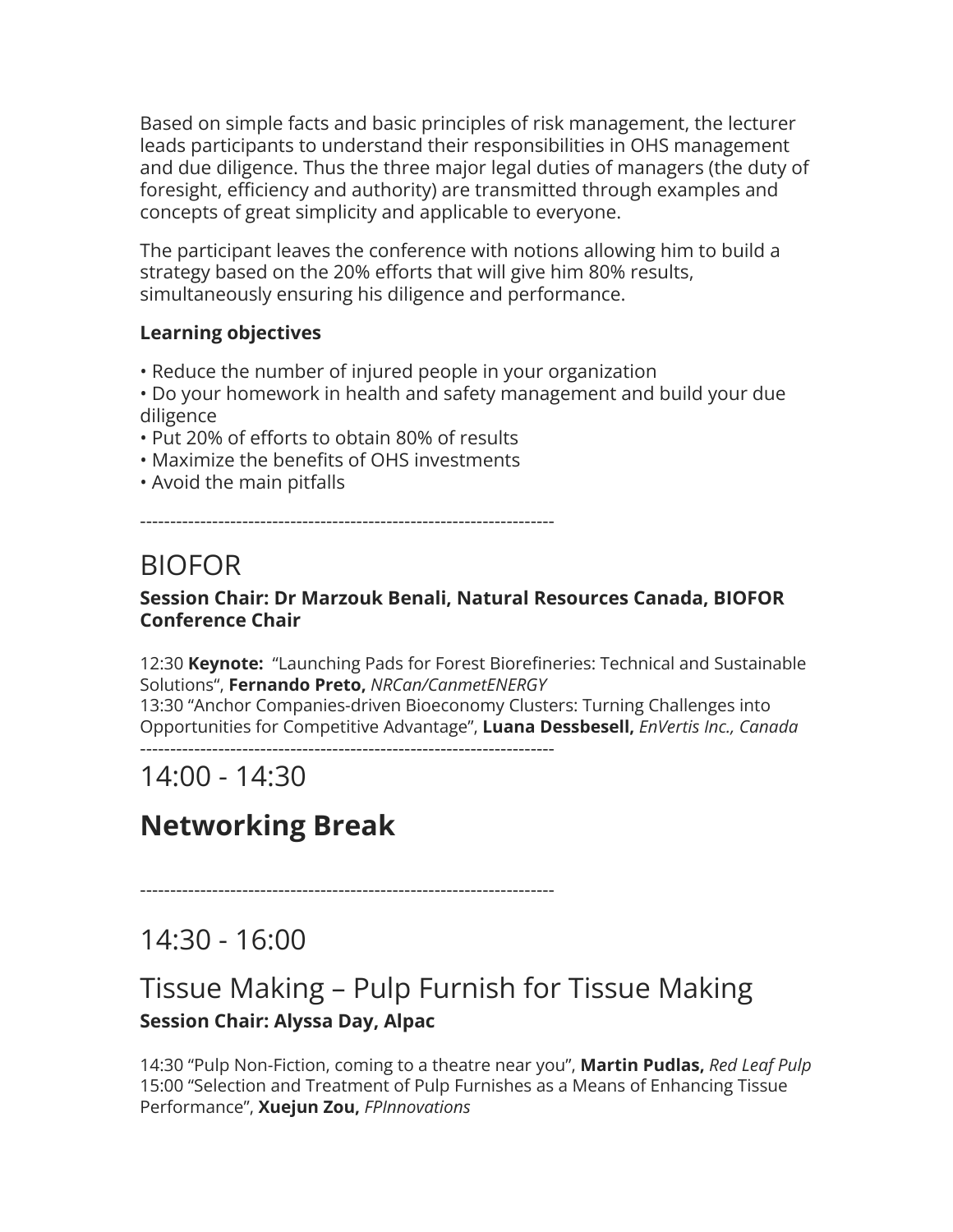15:30 "Sustainable and Alternative Fibers for Hygiene Consumer Goods", **Ronalds W. Gonzalez,** *North Carolina State University*

---------------------------------------------------------------------

### Bleaching **Session Chair: Michael Doucet, BTG**

14:30 "Bleach Plant Benchmarking and Sequence Kappa Factors (SKF) Flaw", **Tom Mullen,** *Process Innovations* 15:00 "Brownstock Improvements at Mercer Celgar", **Marc Caruth & Koowar Singh,** *Mercer Celgar* 15:30 "Sodium Hydroxide Safety", **Stéphane Messier,** *Chemtrade Logistics* ---------------------------------------------------------------------

## BIOFOR

### **Session Chair: Émilie Thibault, Polytechnique Montréal**

14:30 "Analysis on VOC and odor released from lignin and its thermoplastic blends", **Sajjad Saeidlou,** *National Research Council of Canada* 15:00 "Use of I-BIOREF as a Decision Support Tool to Compare Different Biofuels Production Strategies", **Georgiana Bele,** *Polytechnique Montréal* 15:30 "Digitalization for climate-resilient Forest operations and wood supply", **Alireza Moussavi,** *Polytechnique Montréal* ---------------------------------------------------------------------

16:00 - 17:00

# **Networking**

---------------------------------------------------------------------

# [WEDNESDAY FEBRUARY 9, 2022](https://www.paperweekcanada.ca/pwc-2020-wednesday-february-5)

### 8:00 - 9:30

### BIOFOR

**Session Chair: Paul Stuart, Polytechnique Montréal & EnVertis Inc., Canada**

**Technical Panel:** Advances in Digitalization: Supporting Forestry Industry Competitiveness, Sustainability and Energy Use Reduction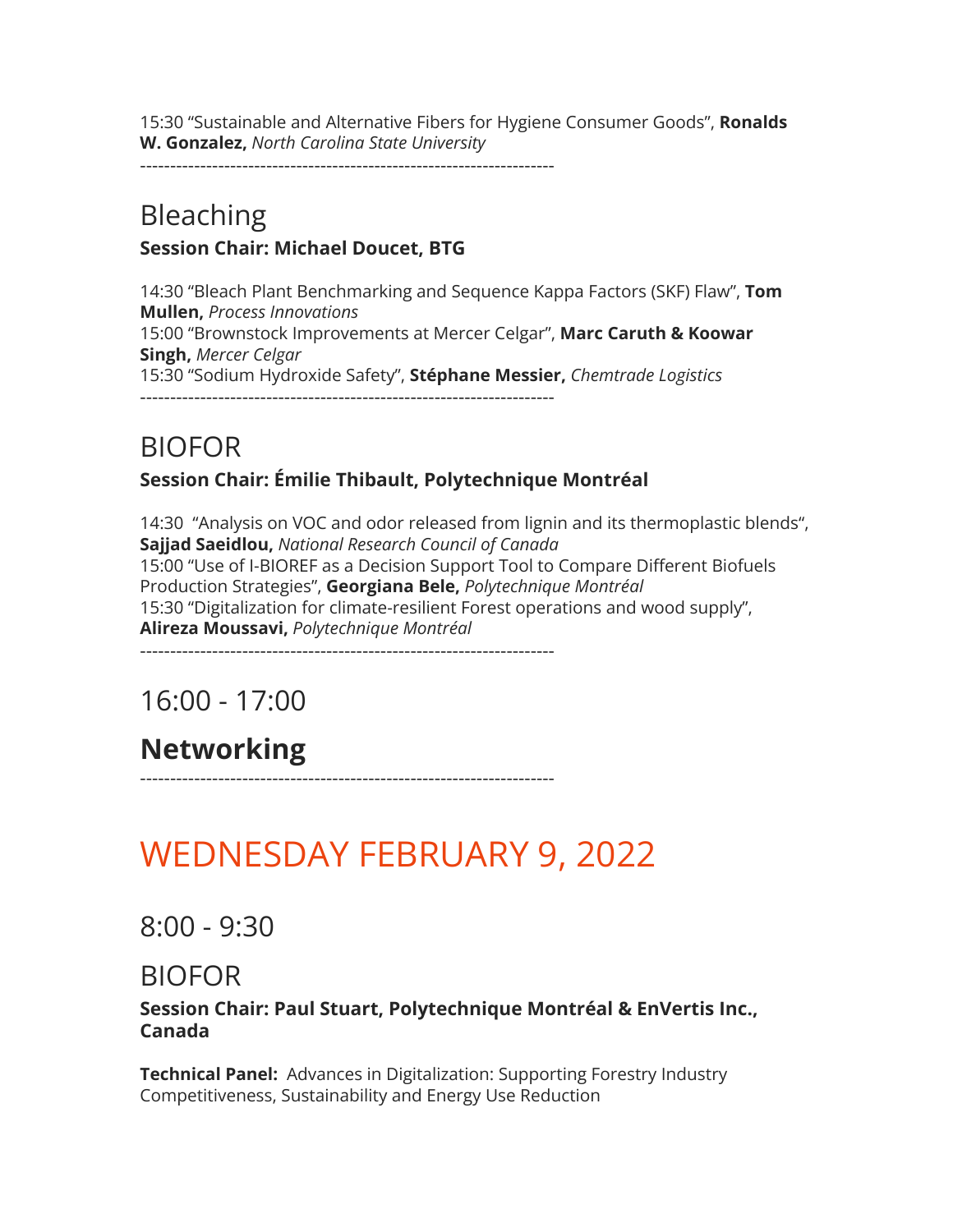Following the success of BIOFOR 2021's technical panel on the emerging era of digitalization in the forest products sector, the same international panel of renowned experts will reunite to present the state-of-art on digitalization, including advanced analytics, Industry 4.0 for energy use reduction, sharing data across supply chains, telemetry, and much more. As concrete as these topics sound, the common themes of our speakers are quite related to sustainability in general and radical GHG emissions reduction more specifically, as well as the role of digitalization as one of the most significant enablers in addressing climate change. You cannot afford to miss this panel, and miss seeing how the Industries of the Future will be shaped!

#### **Panelists:**

**Mouloud Amazouz,** *NRCan/CanmetENERGY, Canada* **Adam Dick,** *NRCan/Canadian Wood Fiber Centre* **David Eapen,** *Valmet, USA* **Alf Isaksson,** *ABB, Sweden* **Pedro Rovida Neto,** *Klabin, Brazil* **Mariana Sandin,** *USA* **Tom van der Velde,** *Tata Steel, Belgium* ---------------------------------------------------------------------

## 09:30 - 10:00

## **Networking Break**

---------------------------------------------------------------------

### 10:00 - 11:30

## Papermaking – Paper machine optimisation/improvement **Session Chair: Javad-Reza Saberian, Kruger Inc.**

10:00 "Predictive Modelling and Troubleshooting through Historical Data", **Phil Morency,** *Andritz*" 10:30 "Dryer Fabric Cleaning Solution and Case Study", **Jean-François Poirier,** *Cascades Cabano* & **Denis Martin,** *Kadant Canada* 11:00 "TSO Angle and Fibre Orientation Analysis and Optimization on MultiPly PaperBoard", **Stuart Loewen,** *LSZ Paper Tech*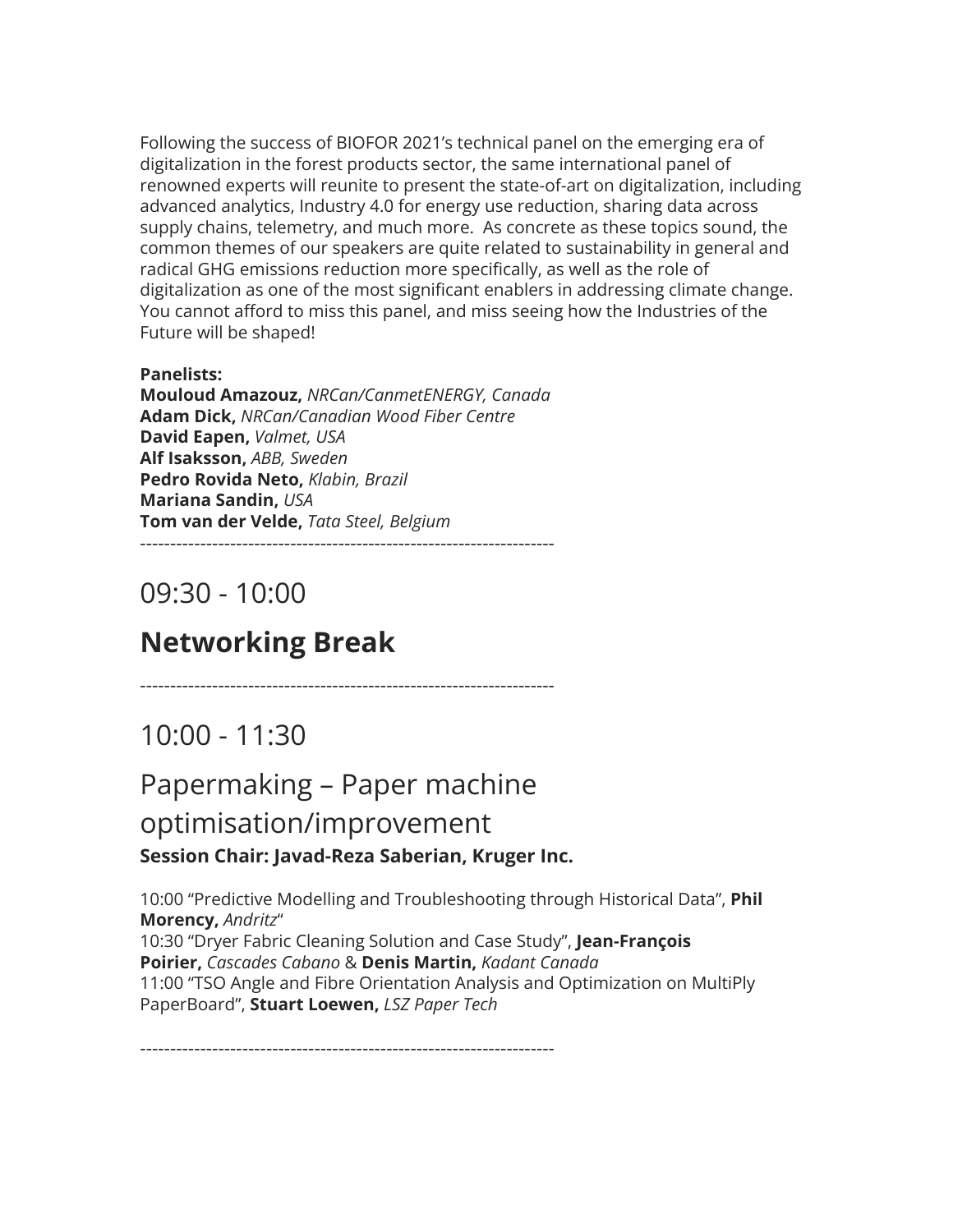### Chemical Recovery & Utilities **Session Chair: Aaron Ferris - Irving Pulp & Paper**

Roundtable - Safety and Incident Reports and Supplier Technology Updates

---------------------------------------------------------------------

## BIOFOR

#### **Session Chair: Jean-Martin Lussier, Natural Resources Canada/Canadian Wood Fiber Centre**

**Technical Panel:** Climate Change, Forests and Fibre Supply: Impacts and Adaptations

The impacts of climate change on forests are already visible (e.g. increased forest fires, insect and disease outbreaks, higher temperatures, drought, wind throw and floods, etc.). Climate change is expected to be both negative and also benefit, and will likely change the structure and productivity of the forest of Canada, in particular through major changes in the natural disturbance regimes. Daily forest operations are already affected by climate change, in particular transportation, at the same time they are focusing on what benefits may come from climate change. **What are the expected changes on the short and long terms, and can we adapt to ensure a sustainable supply of forest resources for the current and emerging bio-economies? Why climate change adaptation should be at the forefront in the forest sector? Is there a need of New Forestry Act following the warning resulted from the Glasgow COP 26?**

The experts from different fields of forest science will walk us through different perspectives of impacts of climate change and potential adaptation strategies/measures, as well as address these questions

### **Panelists:**

**Yan Boulanger,** *Natural Resources Canada/ Laurentian Forestry Centre* **Trevor Jones,** *Natural Resources Canada/Canadian Wood Fiber Centre* **Dag Fjeld,** *SLU, Forest Biomaterials and Technology, Sweden*

---------------------------------------------------------------------

# 11:30 - 12:30

# **Networking and Lunch Break**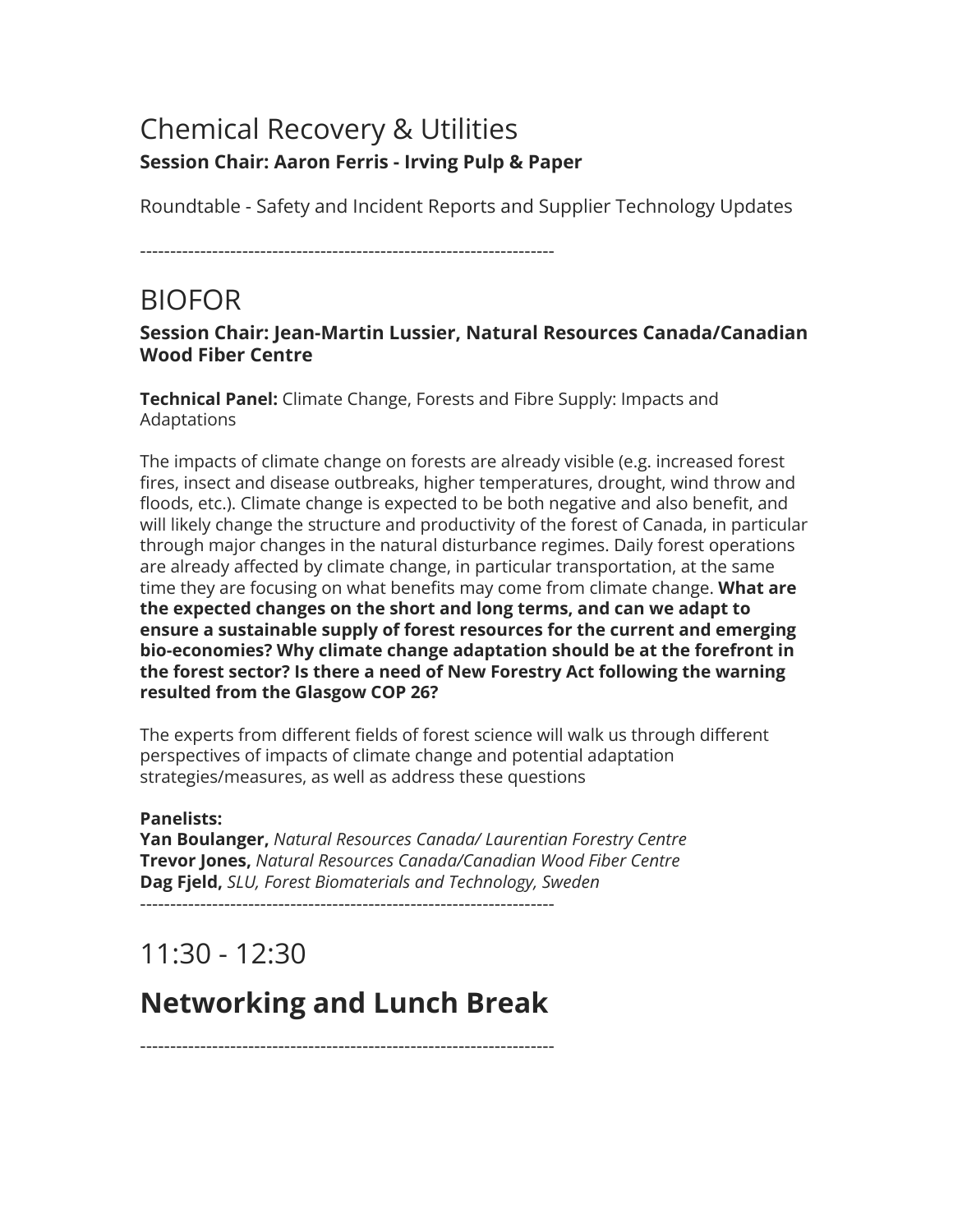# 12:30 - 14:00

### Energy **Session Chair: Bahador Bakhtiari, Natural Resources Canada**

12:30 "Negative emissions opportunities in the Canadian pulp and paper industry through carbon capture", **Omid Ashrafi** and **Hamed Bashiri,** *CanmetENERGY* 13:00 "Field Results of Reverse Osmosis Weak Black Liquor Concentration", **Dr. Brent Keller,** *Via Separations* 13:30 "Experimental Studies on Film Splitting with Application to the Water Removal in Paper Pressing", **Arthur Rostami,** *University of British Columbia*

## Management

### **Session Chair: Stéphane Lamoureux, Kruger Products LP**

12:30 "Pulp Market Analysis and Forecasting", **John Litvay**, *Partner, Trade Tree Online & Brian McClay Associates* 13:15 "The Potential Impact of Carbon Cost on Canada's Pulp and Paper Industry", **Bruce Janda***, Fisher International*

---------------------------------------------------------------------

## BIOFOR

**Session Chair: Dr Marzouk Benali, Natural Resources Canada, BIOFOR Conference Chair**

12:30 "Mill-Ready Solutions for Pyrolysis Applications", **Fernando Preto,** *Natural Resources Canada /CanmetENERGY* 13:00 **Keynote:** "Sustainable Biofuels to Decarbonize Aviation and Industrial Sectors", **Zia Haq,** *Department of Energy, USA*

---------------------------------------------------------------------

14:00 - 14:30

## **Networking Break**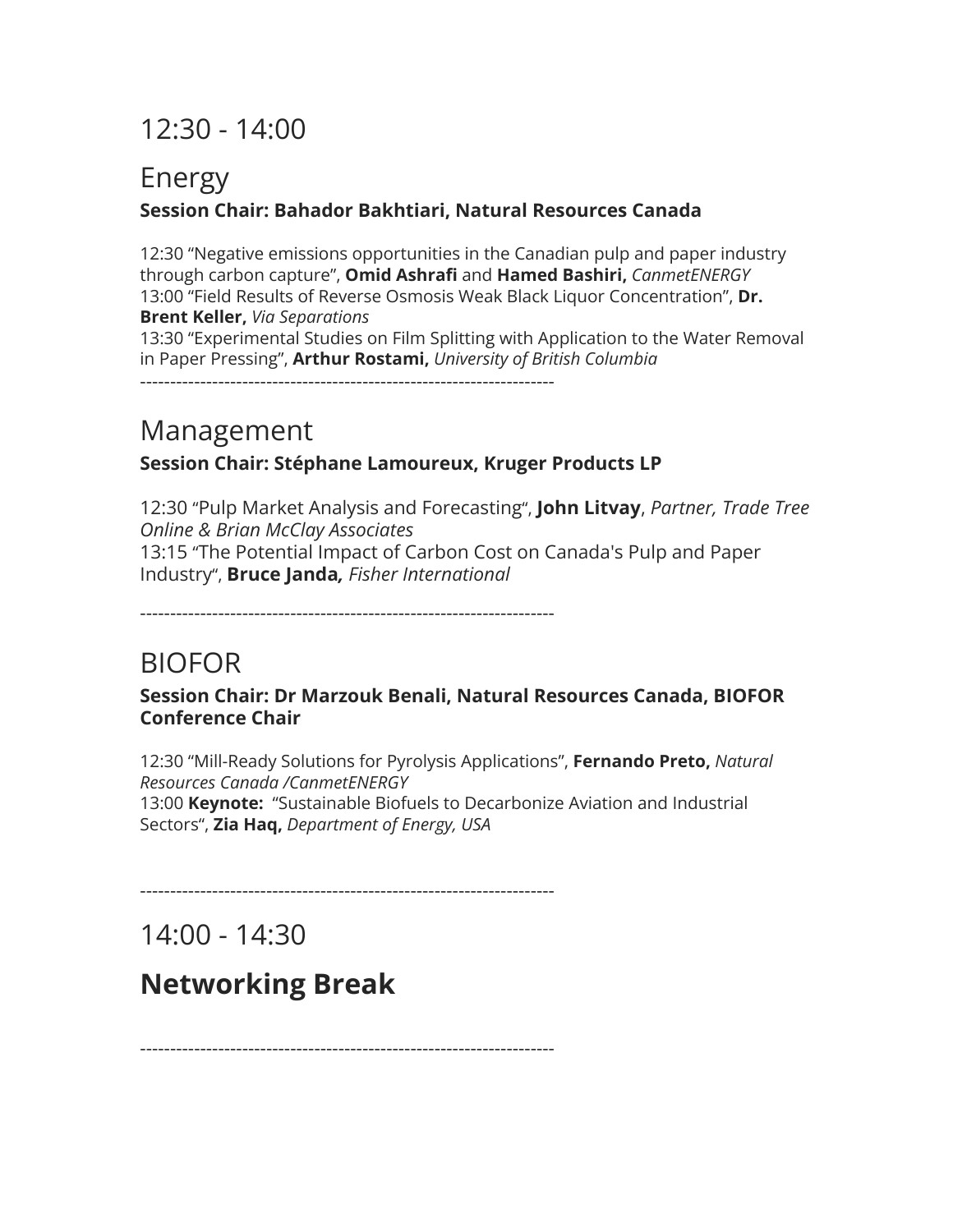14:30 - 16:00

### Tissue Making – Sustainable Packaging for Consumer Hygiene Products - Panel Discussion **Session Chair: Shaune Hanley, Resolute & Stéphan Larivière, FPInnovations**

**Panelists:**

**Ted Ferguson**, *Chief Sustainability Officer, Delphi Group* **George Roter,** *Managing Director, Canada Plastics Pact* **François David,** *Vice-President of Sales, Marketing and Innovation, Cascades* **Neva Murtha,** *Senior Corporate Campaigner, Canopy Planet* **Claudio J Muñoz Torres,** *Director of Marketing Americas, Körber Tissue*

---------------------------------------------------------------------

### Pulping **Session Chair: Mike Thorne, Irving Pulp & Paper**

14:30 "The batch digester Blowdown Valve", **Axel Lindenbeck,** *Stainless Valve Co.* 15:00 "Advanced Controls for Refiners", **Lahoucine Ettaleb,** *FPInnovations* 15:30 "Downflow Cooking in the Digester", **Nicolaos Lemieux,** *Valmet* ---------------------------------------------------------------------

### Environment

### **Session Chair: Francois Bozet, Resolute Forest Products**

14:30 "Future Workhorse of the Industry: Nanobubbles?" **Louis Morimanno,** *NGT Canada Inc*

15:00 "Noise control in the pulp and paper industry", **Pierre-Claude Ostiguy & Pascal Everton,** *Soft dB*

15:30 "How Pulp and Paper Mills can Fulfill ESG Targets Managing Regulatory, Reputational and Operational Risk", **Sarju Surendran & Steve Birtch,** *Aggreko*

---------------------------------------------------------------------

### BIOFOR

**Session Chair: Dr Marzouk Benali, Natural Resources Canada, BIOFOR Conference Chair**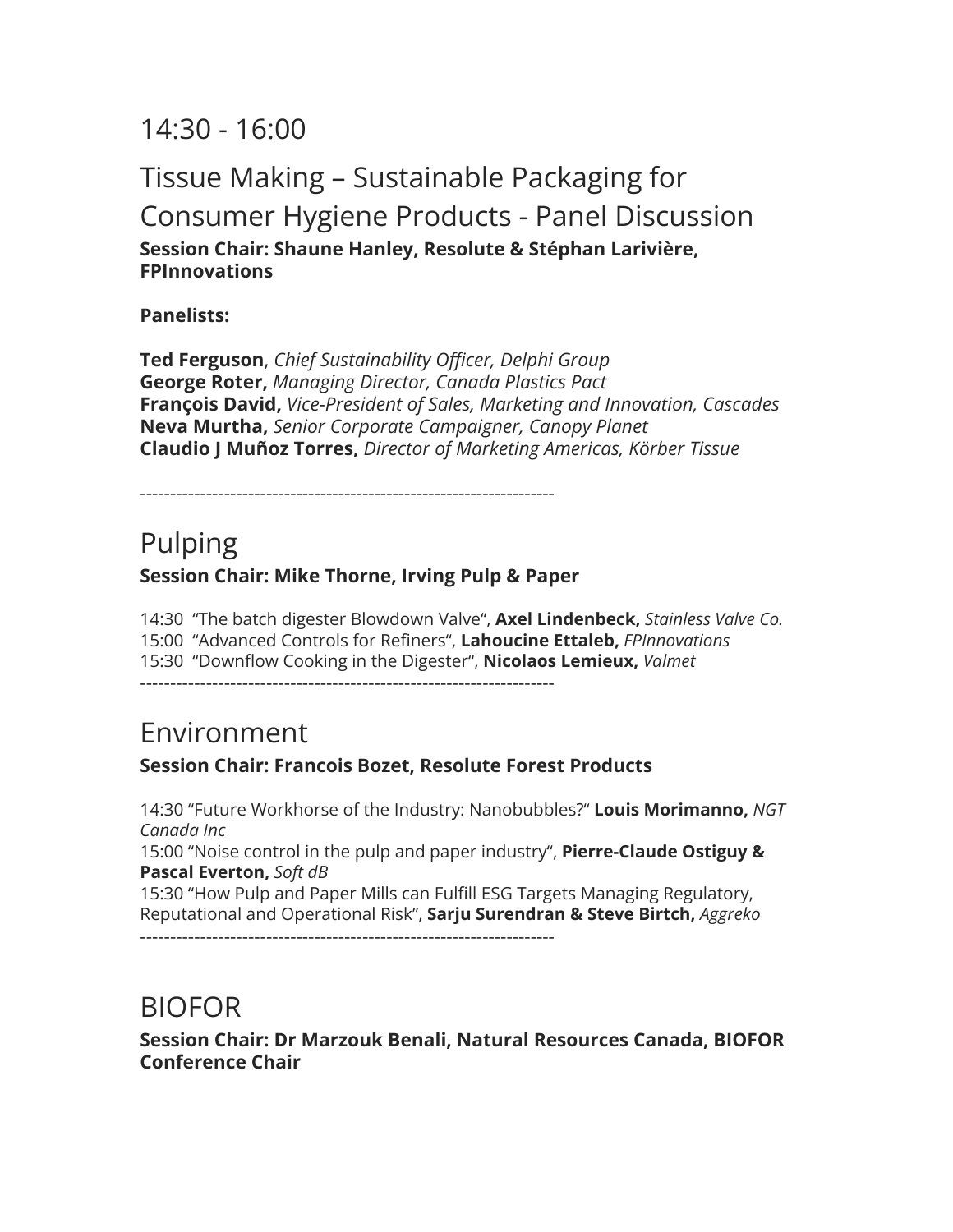14:30 "Turning real-time data into knowledge for process troubleshooting: Brownstock washing case study", **Émilie Thibault and Caroline Brucel,** *Polytechnique Montréal*

15:00 "Modelling and Pilot Scale Testing of Reactive Distillation Unit for the Production of Dimethyl Ether", **Paolo Mussone,** *Northern Alberta Institute of Technology (NAIT)*

15:30 "Identification and Quantification of Sulfur and Nitrogen Compounds in Methanol recovered from Stripper Of Gas at a Kraft Pulp Mill", **Jeremiah Bryksa,** *Northern Alberta Institute of Technology (NAIT)*

---------------------------------------------------------------------

16:00 - 17:00

# **Networking**

---------------------------------------------------------------------

# [THURSDAY FEBRUARY 10, 2022](https://www.paperweekcanada.ca/pwc-2020-thursday-february-6)

8:00 - 9:30

## BIOFOR

**Session Chair: Marzouk Benali, Natural Resource Canada**

**Roundtable -** Biorefinery Transformation 101: Tutorial on Designing the Biorefinery - Session 2

The emerging bioeconomy continues to advance, and forestry companies announce new initiatives and new bioproducts with increasing frequency. However, companies are at different points in setting their strategies, while a range of promising biorefinery product-process options continue to emerge in different industrial sectors. What is the competitive biorefinery for your company, and how can technologies be systematically evaluated to assess competitive advantage taking into account technology, market and policy uncertainties? This is the second of two tutorial sessions hosted by EnVertis Consulting to overview some practical approaches for setting a sustainable biorefinery strategy.

#### **Speakers:**

"I-BIOREF: Decision Support Toll to Evaluate and Screen Biorefinery Options", **Marzouk Benali,** *Natural Resources Canada/CanmetENERGY*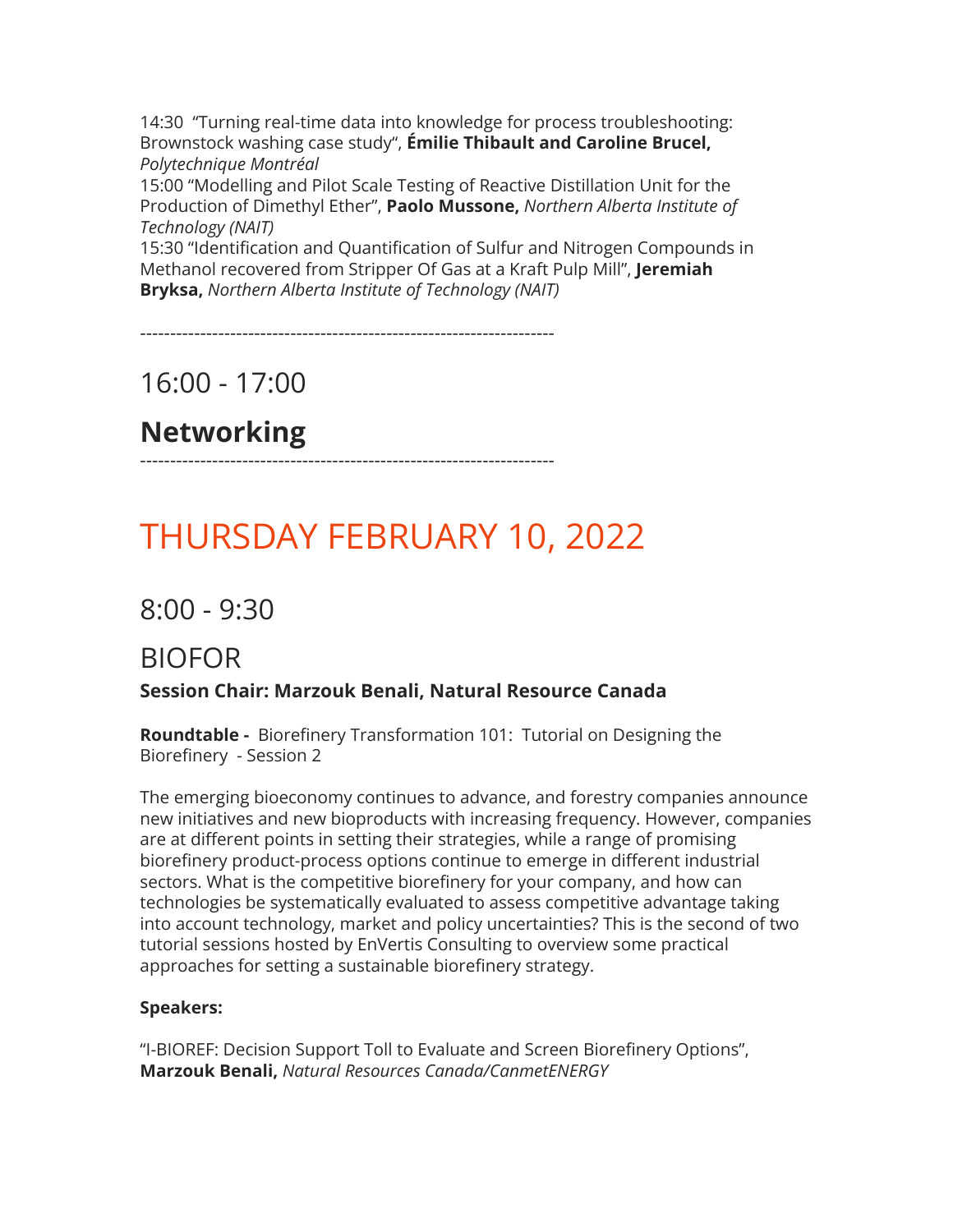"Open Innovation: Accelerating the Deployment of your Biorefinery", **Virginie Chambost,** *EnVertis Consulting, Canada* "Emerging Trends: The 2022 Biorefinery is Not the 2012 Biorefinery", **Paul Stuart,** *EnVertis Consulting and Polytechnique Montréal, Canada*

---------------------------------------------------------------------

## $10:00 - 12:00$

### Mill Managers' Roundtable - Talent retention and recruiting (closed session) **Session Chair: Murray Hewitt, Mill Manager, Domtar Hawesville**

How do we keep our workforce engaged and energized and do we entice new grads to consider our industry?

---------------------------------------------------------------------

# 10:00 - 11:30

# Fabrication du papier Table ronde – Bobinage (français)

### **Animateur: Fréderic Parent, FPInnovations**

Panélistes: **Luc Bédard,** *SPN,* **Bassam Dib,** *SPN,* **Jacques Perrault,** *Cascades CS+*, **Fréderic Parent,** *FPInnovations*

"Principes de bobinage & Surveillance et optimisation" **Bassam Dib,** *SPN* "Casse de la feuille à la bobineuse et autres problèmes opérationnels" **Luc Bédard,** *SPN* **& Jacques Perrault,** *Cascades CS+* "Importance de l'uniformité dans le bobinage" **Fréderic Parent,** *FPInnovations*

---------------------------------------------------------------------

Chemical Recovery & Utilities **Session Chair: Aaron Ferris - Irving Pulp & Paper**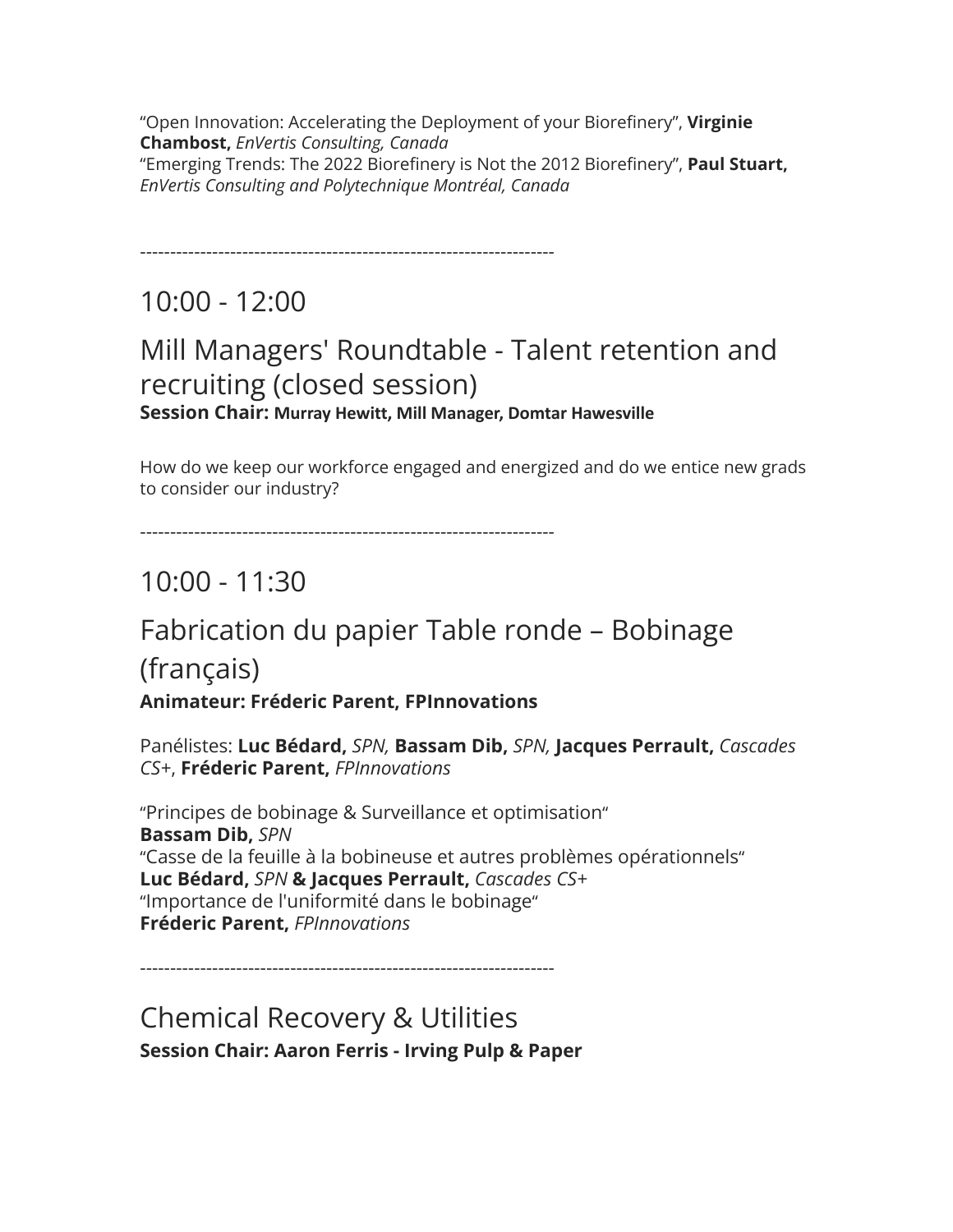10:00 "Reduction Rate Control", **Travis Conner,** *Valmet* 10:30 "New Learning and Strategies for Meeting Future Boiler Particulate Emission Limits with Existing Electrostatic Precipitators", **Ivan Sretenovic**, *Southern Field Environmental Elements*

11:00 "Chemical Recovery & Recausticizing Improvement – Increased White Liquor Production", **Alexander Moline,** *Domtar* & **Thanh Trung,** *Fitnir*

---------------------------------------------------------------------

### BIOFOR

#### **Session Chair and Co-Chair: Paul Stuart, Polytechnique Montréal, Canada, & Virginie Chambost, EnVertis Inc., Canada**

**Roundtable -** Biorefinery Transformation 101: Emerging Technology Platforms When Designing the Biorefinery - Session 3

In this last Biorefinery 101 session, a roundtable discussion will be hosted by EnVertis Consulting where experts present innovative biorefinery product and process technologies that have potential to provide sustainably good margins over the long term, and discuss what makes them great biorefinery technology platforms.

#### **Speakers:**

**Orlando Rojas,** *University of British Columbia, Canada* **Pedram Fatehi,** *Lakehead University, Canada* **Matti Heikkilä,** *MetGen, Finland* **Gurminder Minhas,** *Performance Biofilaments, Canada* **Rob Voncken,** *Yilkins B.V., The Netherlands*

---------------------------------------------------------------------

11:30 - 12:30

### **Networking and Lunch Break** ---------------------------------------------------------------------

12:30 - 14:00

Energy

**COGEN workshop**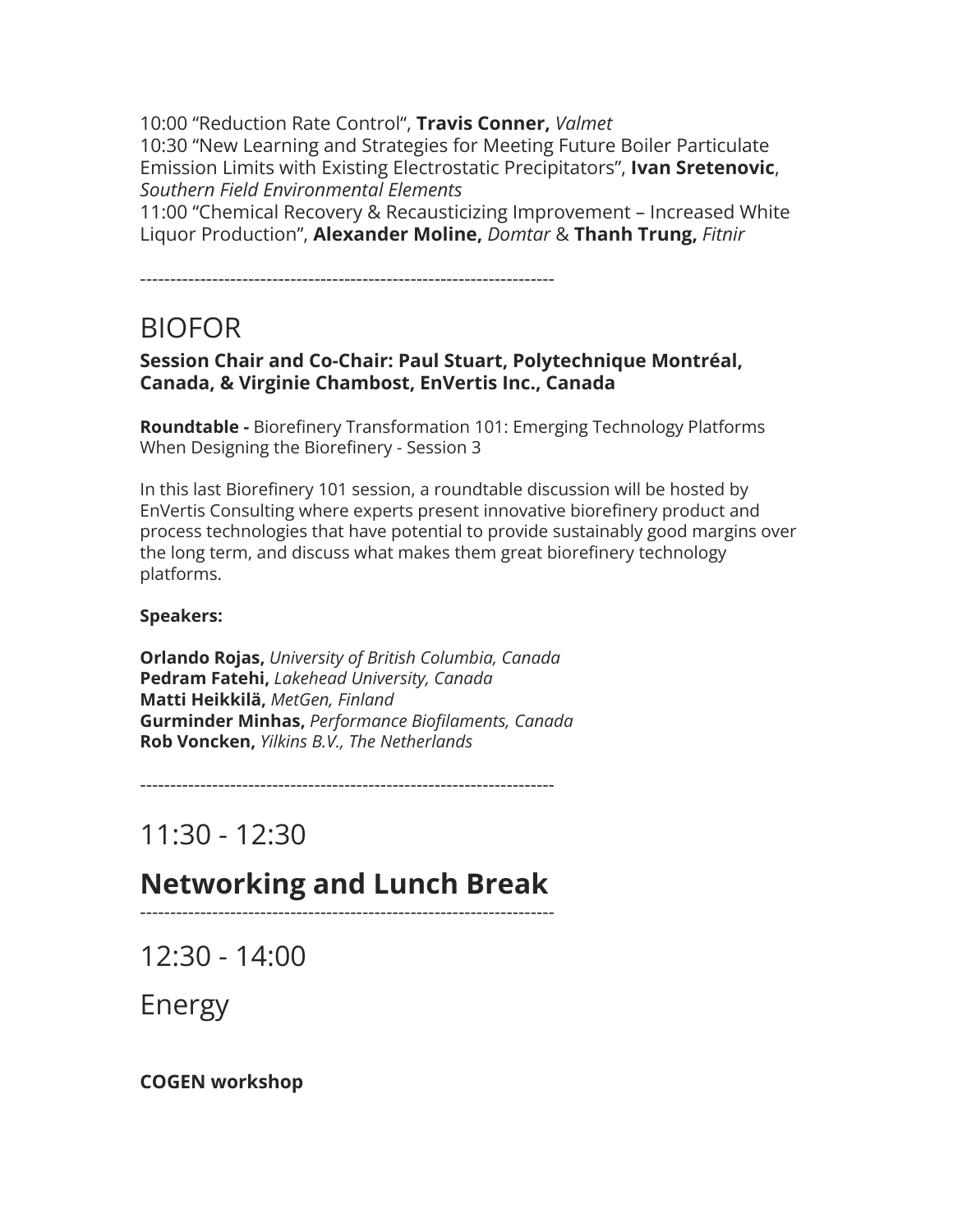Industrial processes use large amounts of energy in the form of heat and electricity accounting for a significant portion of industrial operating costs. Over the past few decades, industrial cogeneration has grown significantly to manage heat and electricity more efficiently in several industries, including pulp and paper, chemicals, steel, and oil and gas. Cogeneration is the simultaneous production of electricity and thermal energy from a single energy source. It offers a cost-effective way to increase profitability and reduce overall greenhouse gas emissions and effluents. However, finding the best design and operating options for complex systems is challenging.

COGEN is a state-of-the-art flowsheeting-type modeling software to simulate and optimize industrial cogeneration systems. COGEN combines powerful diagnostic and optimization capabilities to quickly identify and provide solutions to improve the performance and profitability of utility systems by taking into account a set of operational and design constraints.

#### **Workshop outline:**

Introduction to the principles of cogeneration (CHP) Optimization of utility systems in P&P plants Presentation of COGEN software and optimization of a typical CHP system using COGEN (case study)

**Speakers: Bahador Bakhtiari, Serge Bedard**, and **Abdelaziz Hammache,** *Natural Resources Canada*

---------------------------------------------------------------------

## Fiabilité (français)

**Animateur: Charles-David Gagnon, Produits forestiers Résolu**

12:30 "Initiative industrie 4.0 de suivi d'actifs chez Kruger Crabtree", **Louis Beauvais,** *Contrôles Laurentide* & **Jean-Francois Noel,** *Kruger Products* 13:00 "Accélérez le succès de votre programme de maintenance et de fiabilité, et numérisez vos processus de suivi de vos actifs", **Louis Beauvais,** *Contrôles Laurentide* & **David Maltais,** *Nordic Kraft* 13:30 "Comment réduire les coûts de maintenance et les temps d'arrêt", **Sébastien Charrel,** *Consult-Elect* & **Sylvain Roch,** *Contrôles Laurentide*

---------------------------------------------------------------------

# Management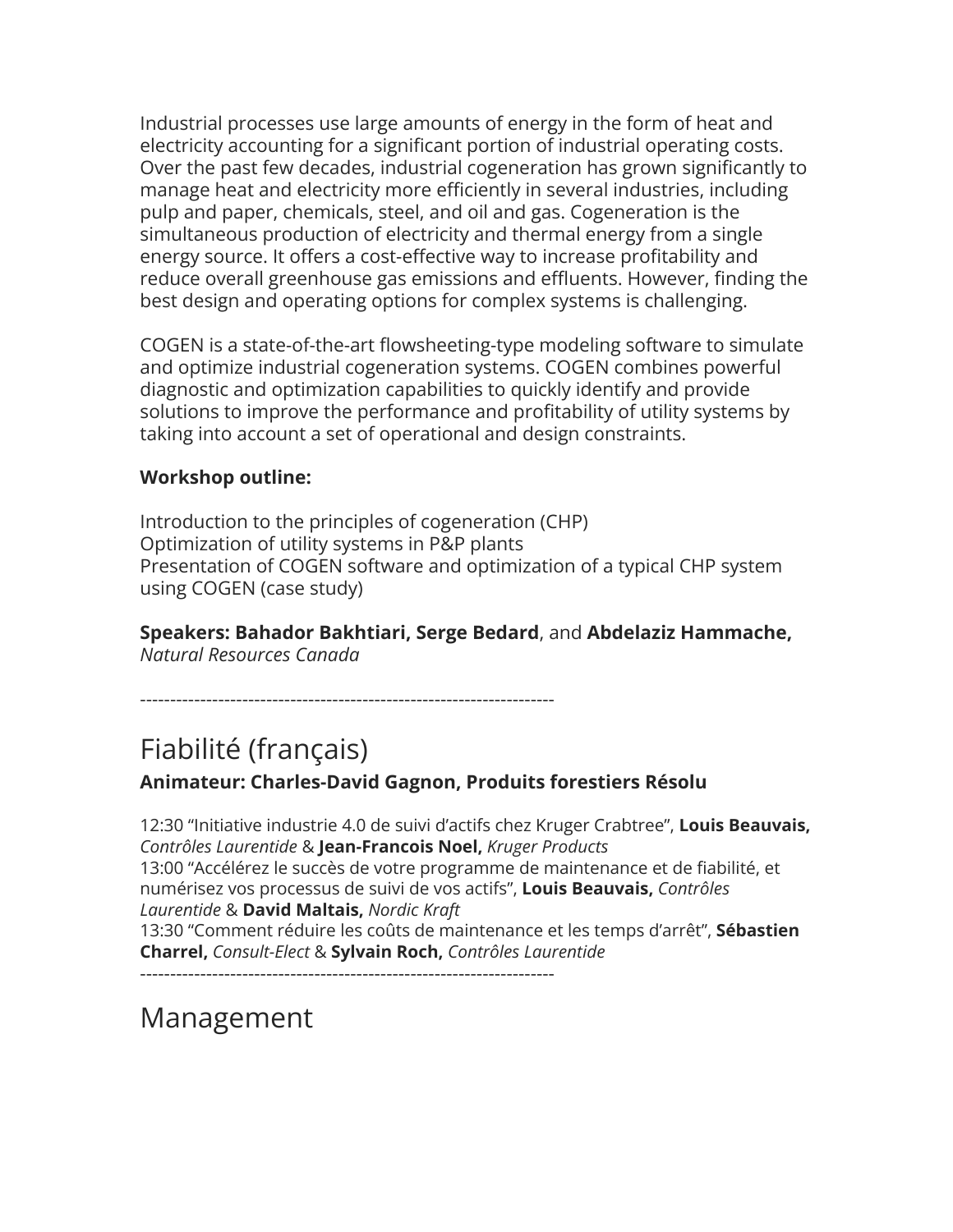"Using Multivariate Experiments for Faster Learning", - **Martin Carignan & Vincent Béchand,** *Difference GCS*

Trials are often performed to test hypothesis. For example, what happens to the strength of the paper if we change from chemical A to B? What if we add the chemical in location X instead of Y? What if we change the pulp mix or the refining energy? Would that provide a larger impact on strength than changing the chemical?

Everybody will recognize that we live in a multivariate world. Unfortunately, many people are still performing their trials without deliberately considering the impact of other factors that can be controlled and the myriad of other factors that just cannot be controlled and sometimes not even measured.

A typical approach that would allow to consider the impact of multiple factors in the same experiment is multivariate experiment (also known as Design Of Experiments or DOE). Some people know about the basic multivariate experiments like full factorial designs, fractional factorial design or Box-Benhken designs. However, they often struggle to apply those concepts in a P&P environment.

This presentation will show the modern approach to designing efficient multivariate trials as well as how they can then be easily analyzed. This approach was successfully used on pulping processes, on paper machines and corrugators. A case study will be presented.

---------------------------------------------------------------------

### BIOFOR

12:30 "Characterization of Biocrudes and Their Blends with Petroleum", **Rafal Gieleciak,** *Natural Resource Canada/CanmetENERGY* 13:00 "Wrap-Up and Closing Remarks", **Marzouk Benali,** *Chair of BIOFOR 2022*

--------------------------------------------------------------------

14:00 - 14:30

### **Networking Break**

---------------------------------------------------------------------

14:30 - 16:00